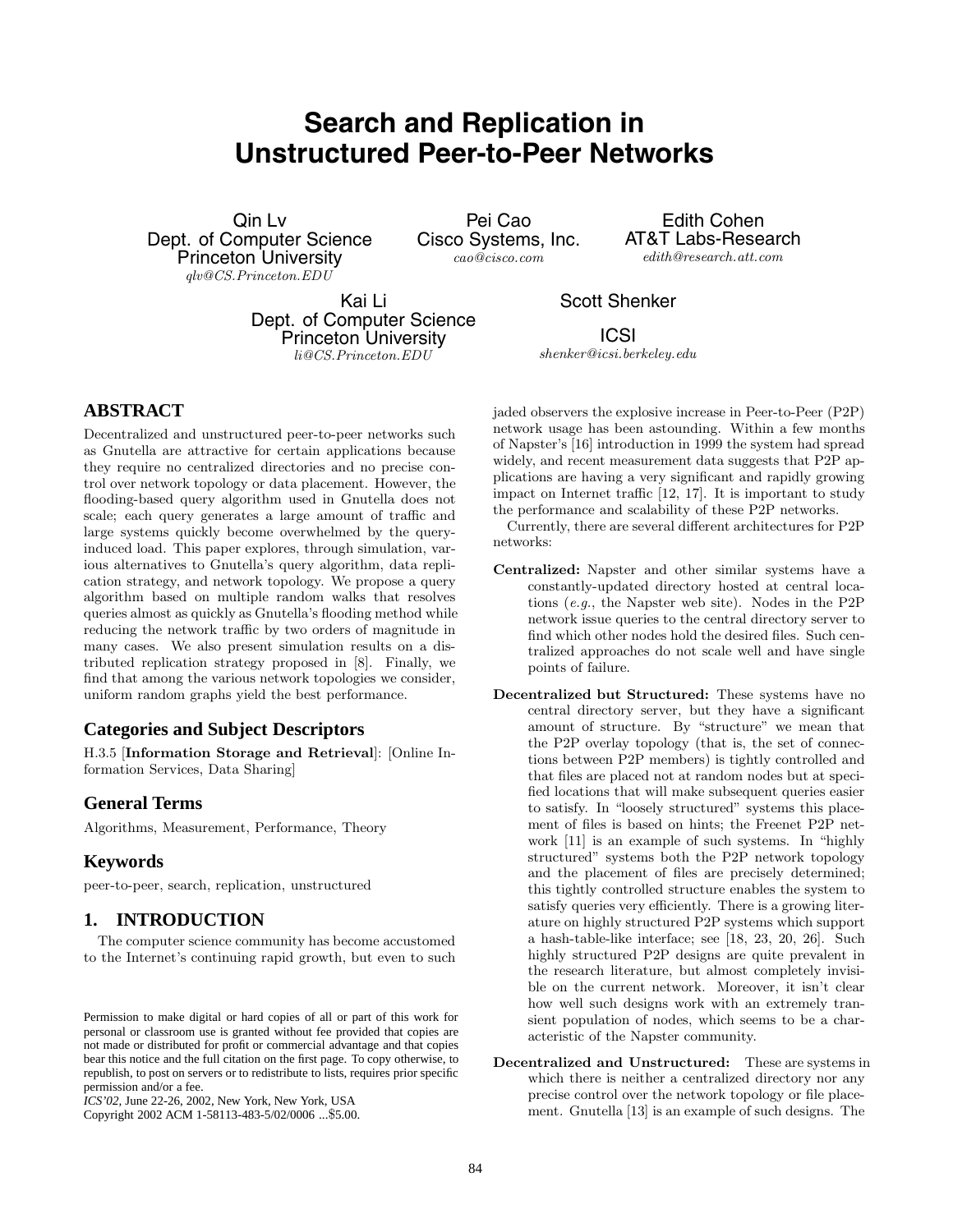network is formed by nodes joining the network following some loose rules (for example, those described in [6]). The resultant topology has certain properties, but the placement of files is not based on any knowledge of the topology (as it is in structured designs). To find a file, a node queries its neighbors. The most typical query method is flooding, where the query is propagated to all neighbors within a certain radius [6]. These unstructured designs are extremely resilient to nodes entering and leaving the system. However, the current search mechanisms are extremely unscalable, generating large loads on the network participants.

In this paper, we focus on Gnutella-like decentralized, unstructured P2P systems. We do so because (1) these systems are actively used by a large community of Internet users [24, 7], and (2) these systems have not yet been subject to much serious research, except for empirical studies [21, 22].

The goal of this paper is to study more-scalable alternatives to existing Gnutella algorithms, focusing on the search and replication aspects. We first quantify the poor scaling properties of the flooding search algorithms. We then propose, as an alternative, a k-walker random walk algorithm that greatly reduces the load generated by each query. We also show that active replication (where the files may be stored at arbitrary nodes) produces lower overall query load than non-active node-based replication (*i.e.*, a file is only replicated at nodes requesting the file). Confirming the results in [8], we use simulations to show that path replication, where the file is replicated along the path from the requester to the provider, yields a close-to-optimal replication distribution. Finally, we show that for unstructured networks, power-law random graphs are less desirable than uniform random graphs and so P2P systems should adopt graphbuilding algorithms that reduce the likelihood of very-high degree nodes.

## **2. METHODOLOGY**

It is impossible to model all the dynamics of an Internetbased P2P system. In this paper, we are not trying to resolve small quantitative disparities between different algorithms, but instead are trying to reveal fundamental qualitative differences. While our simple models do not capture all aspects of reality, we hope they capture the essential features needed to understand the qualitative differences.

#### **2.1 Abstractions**

We look at three aspects of a P2P system: P2P network topology, query distribution and replication. By network topology, we mean the graph formed by the P2P overlay network;each P2P member has a certain number of "neighbors" and the set of neighbor connections forms the P2P overlay network. In this paper when we refer to the "network" we are referring to the P2P network, not the underlying Internet. For simplicity, we assume that the P2P network graph does not change during the simulation of our algorithms. By query distribution, we mean the distribution of query frequencies for individual files. Again, we assume that this distribution is fixed during our simulations. By replication, we mean the number of nodes that have a particular file.<sup>1</sup>

|          | $\#nodes$ | total<br>$\#$ links | avg. node<br>degree | std.<br>dev. | max<br>degree | median<br>degree |
|----------|-----------|---------------------|---------------------|--------------|---------------|------------------|
| PLRG     | 9230      | 20599               | 4.46                | 27.9         | 1746          |                  |
| Random   | 9836      | 20099               | 4.09                | 1.95         | 13            |                  |
| Gnutella | 4736      | 13022               | 5.50                | 10.7         | 136           |                  |
| Grid     | 10000     | 19800               | 3.96                | 0.20         |               |                  |

Table 1: Key statistics of the network topologies

Our assumption of fixed network topology and fixed query distributions are obviously gross simplifications. However, for the purpose of our study, if one assumes that the time to complete a search is short compared to the time of change in network topology and in query distribution, results obtained from these settings are still indicative of performance in real systems.

We use four network topologies in our study:

- Power-Law Random Graph (PLRG): this is a 9230 node random graph. The node degrees follow a powerlaw distribution: when ranked from the most connected to the least connected, the i'th most connected node has  $\omega/i^{\alpha}$  neighbors, where  $\omega$  is a constant. Once the node degrees are chosen, the nodes are connected randomly; see [3]. Many real-life P2P networks have topologies that are power-law random graphs [14].
- Normal Random Graph (Random): a 9836-node random graph generated by a modified version of GT-ITM topology generator [5].
- Gnutella graph (Gnutella): the Gnutella network topology, as obtained in October 2000. The graph has 4736 nodes.<sup>2</sup> Its node degrees roughly follow a two-segment power-law distribution, as shown in Figure 1.
- Two-Dimensional Grid (Grid): a two-dimension (100x 100) grid. We choose this simple graph for comparison purposes.

Node degree information of the four graphs are shown in Figure 1. and are also summarized in Table 1.

We assume that there are  $m$  objects of interest. (In this paper we use the terms "file" and "object" interchangeably.) Let  $q_i$  be the relative popularity, in terms of the number of queries issued for it, of the i'th object. The values are normalized:

$$
\sum_{i=1}^{m} q_i = 1 \tag{1}
$$

We investigate the following distributions:

• Uniform: all objects are equally popular.

$$
Uniform: q_i = 1/m \tag{2}
$$

• Zipf-like: object popularity follows a Zipf-like distribution. Studies have shown that Napster, Gnutella and Web queries follow Zipf-like distributions [4, 21].

Zipf-like : 
$$
q_i \propto 1/i^{\alpha}
$$
 (3)

<sup>1</sup>We will use replication ratio to mean the *percentage* of nodes having the file.

 $\rm ^2Cautions$  are taken when we choose metrics and parameters in our analysis and simulations to account for the difference in network sizes.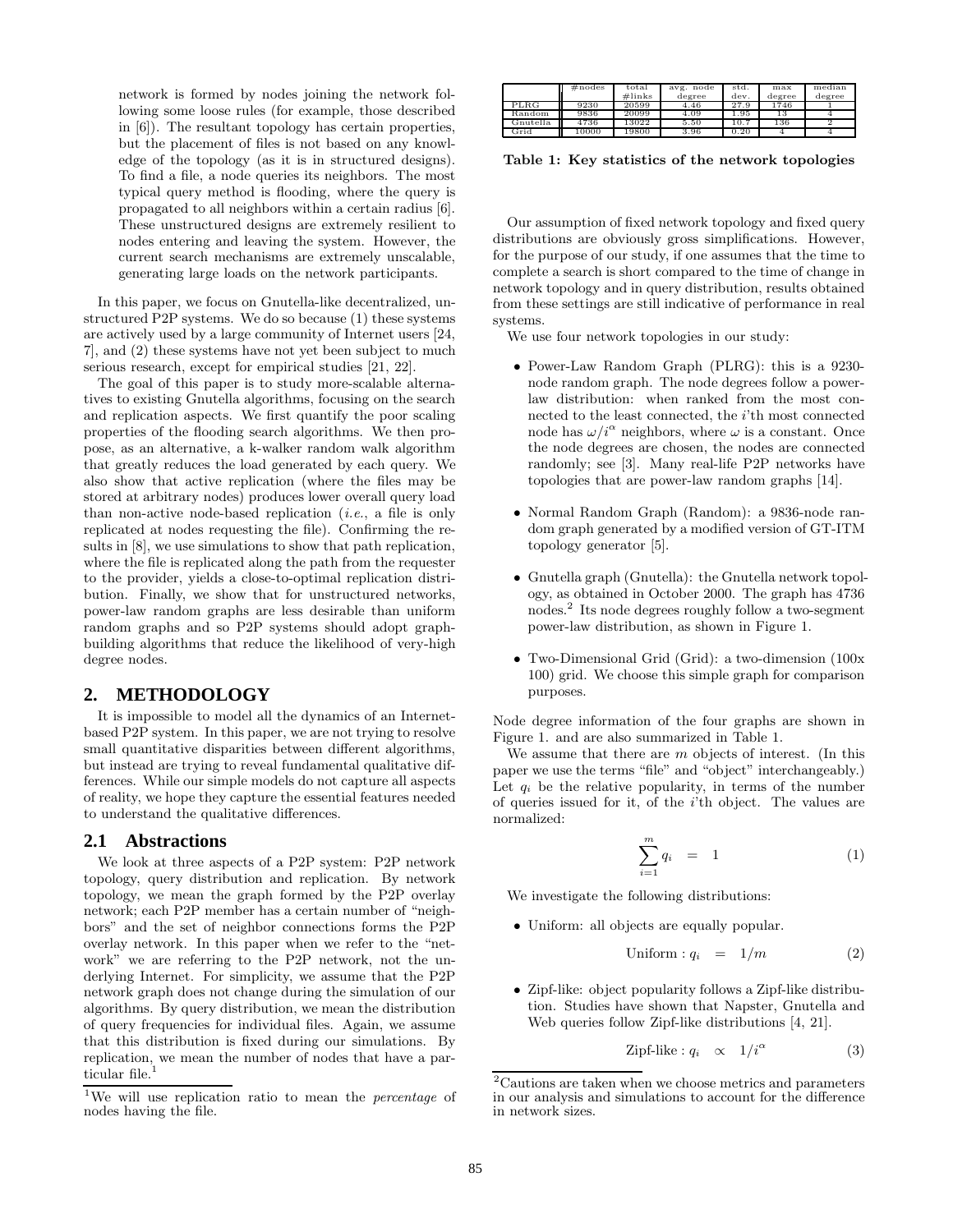

**Figure 1: Distribution of node degrees in the four networktopology graphs. Note that we use log scale for PLRG and Gnutella, and linear scale for Random and Grid.**

We assume each object  $i$  is replicated on  $r_i$  nodes, and the total number of objects stored in the network is R.

$$
\sum_{i=1}^{m} r_i = R \tag{4}
$$

We consider several static replication distributions: <sup>3</sup>

• Uniform: all objects are replicated at the same number of nodes.

$$
Uniform: r_i = R/m \tag{5}
$$

• Proportional: the replication of an object  $i$  is proportional to the query probability of the object. If only nodes requesting an object store the object, then the replication distribution is usually proportional to query distribution.

$$
Proportional: r_i \quad \propto \quad q_i \tag{6}
$$

• Square-root: replication of an object  $i$  is proportional to the square root of its query probability  $q_i$ . The reason for this distribution is discussed in [8] and reviewed in Section 5.

$$
Square-root: r_i \propto \sqrt{q_i} \tag{7}
$$

A simulation, in the static case, is determined by the combination of query distribution and replication distribution. When the replication is uniform, the query distribution is irrelevant (since all objects are replicated by the same amount, the search times are equivalent). When the query distribution is uniform, all three replication distributions are equivalent. Thus, there are only three relevant combinations of query distribution and replication distribution: uniform/uniform, Zipf-like/proportional, and Zipf-like/squareroot.

#### **2.2 Metrics**

Performance issues in real P2P systems are extremely complicated. In addition to issues such as load on the network, load on network participants, and delays in getting positive answers, there are a host of other criteria such as success rate of the search, the bandwidth of the selected provider nodes, and fairness to both the requester and the provider. It is impossible for us to use all of these criteria in evaluating search and replication algorithms.

Instead, we focus on efficiency aspects solely, and use the following simple metrics in our abstract P2P networks. These metrics, though simple, reflect the fundamental properties of the algorithms.

- User aspects:
	- **–** Pr(success): the probability of finding the queried object before the search terminates. Different al-

 $^3\rm{We}$  assume static replication when we study various search methods. We'll look at dynamic replication when we investigate different replication strategies.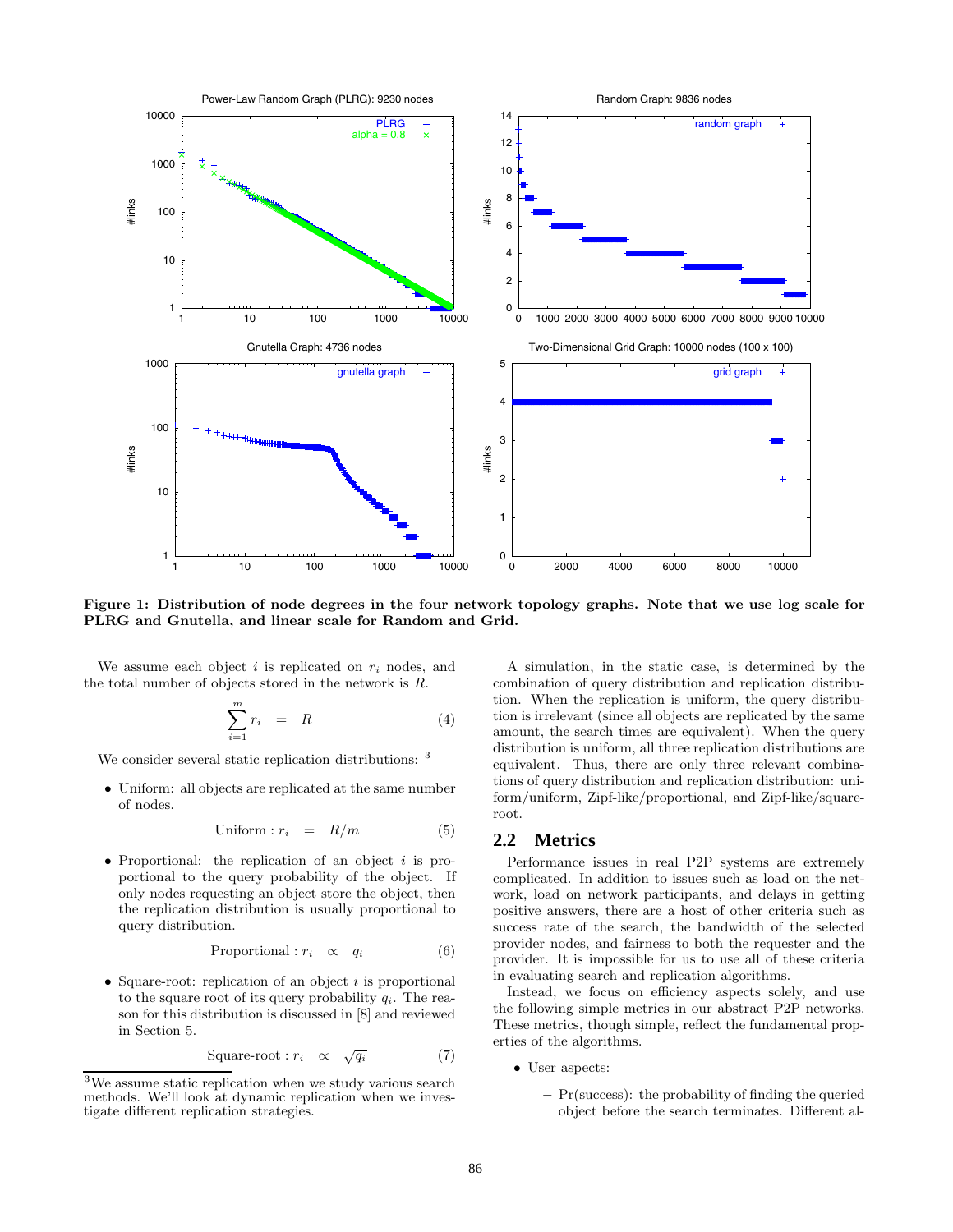gorithms have different criteria for terminating a search, leading to different probabilities of success under various replication distributions.

- **–** #hops: delay in finding an object as measured in number of hops. We do not model the actual network latency here, but rather just measure the abstract number of hops that a successful search message travels before it replies to the originator.
- Load aspects:
	- **–** #msgs per node: overhead of an algorithm as measured in average number of search messages each node in the P2P network has to process. The motivation for this metric is that in P2P systems, the most notable overhead tends to be the processing load that the network imposes on each participant. The load, usually interrupt processing or message processing, is directly proportional to the number of messages that the node has to process.
	- **–** #nodes visited: the number of P2P network participants that a query's search messages travel through. This is an indirect measure of the impact that a query generates on the whole network.
	- **–** percentage of message duplication: calculated as  $(\text{total \#msgs - #nodes visited})/\text{total \#msgs.}$
	- **–** peak #msgs: to identify hot spots in the network, we calculate the number of messages that the busiest node has to process for a set of queries.
- Aggregate performance: for each of the above measures, which are per-query measures, we calculate an aggregate performance number, which is the performance of each query convoluted with the query probability. That is, if the performance measure for object *i* is  $a(i)$ , then the aggregate is  $\sum_i q_i * a(i)$ .

### **2.3 Simulation Methodology**

For each set of simulations, we first select the topology and the query/replication distributions. For each object i with replication  $r_i$ , we generate  $numPlace$  different sets of random replica placements (each set contains  $r_i$  random nodes, on which to place the replicas of object  $i$ ). For each replica placement, we randomly choose *numQuery* different nodes from which to initiate a query for object  $i$ . Then, for each query, we simulate the searching process using the designated search method. We can run the simulation for each query independent of other queries because the object replication is fixed, and hence running all the queries concurrently is the same as running each one separately and then summing the results.

Statistics are collected from the *numPlace* × *numQuery* queries. For the results we present in this paper, *numPlace*  $= 10$  and  $numQuery = 100$ , resulting in 1000 different queries for each object. This ensures small standard deviation in our results. $4$  We then calculate the aggregate results for the above metrics.

As a final note about our abstractions and metrics, we stress that they omit a lot of issues, including the true dynamics of node coming and going in the network, the message delays in the network, the actual load on a network node for processing and propagating messages, etc. However, these models help us understand the fundamental properties of various search and replication algorithms.

# **3. LIMITATIONS OF FLOODING**

One of the major load issues in P2P networks is the load on individual network participants. Typically, the participants are PCs at home or office, and are used for normal work and entertainment. If a PC has to handle many network interrupts when it joins the P2P network, the user will be forced to take the PC off the P2P network to get "real" work done. This in turn limits the size and the usefulness of the P2P network. Unfortunately, the flooding search algorithm used in Gnutella exacerbates this problem.

Gnutella uses TTL(Time-To-Live) to control the number of hops that a query can be propagated. However, choosing the appropriate TTL is not easy. If the TTL is too high, the node unnecessarily burdens the network. If the TTL is too low, the node might not find the object even though a copy exists somewhere.

Figure 2 shows the probability of success and average pernode message overhead of flooding as TTL increases. The search is for an object that is replicated at 0.125% of the nodes. We can see from the figures that different TTLs are needed in different network topologies. And the values differ for different replication ratios. Unfortunately, since in practice the replication ratio of an object is unknown, users have to set TTLs high to ensure success of the query.

Another problem with flooding is that, there are many duplicate messages introduced by flooding, particularly in high connectivity graphs. By duplicate messages we mean the multiple copies of a query that are sent to a node by its multiple neighbors. Duplicate queries are pure overhead; they incur extra network interrupt processing at the nodes receiving them but do not contribute to increased chance of finding the object. Duplication detection mechanisms are always needed in flood-style search so that duplicate messages are detected and not forwarded. However, even with this duplicate suppression the number of duplicate messages in flooding-style algorithms can be excessive, and the problem worsens as the TTL increases.

Figure 3 shows the percentage of duplicate messages and the number of unique nodes visited as TTL increases. As we can see, when TTL increases, the number of unique nodes visited increases, but the percentage of duplicate messages also increases.

These limitations mean that flooding incurs considerable message processing overhead for each query, increasing the load on each node as the network expands and the query rate increases, to the point that a node can be so loaded that it has to leave the network. Other researchers have also noted the limitations of flooding [19].

Our simulations also show that Power-Law random graphs and Gnutella style graphs are particularly bad with flooding. The presence of highly connected nodes mean that its duplication ratios are much higher than those in the random graph, because many nodes' neighbors overlap. In fact, for flooding, the random graph would be the best topology because in a truly random graph the duplication ratio (likeli-

<sup>4</sup>Due to space limitation we do not present standard deviations associated with the averages, except to point out that the standard deviation data do not change the conclusions in the paper.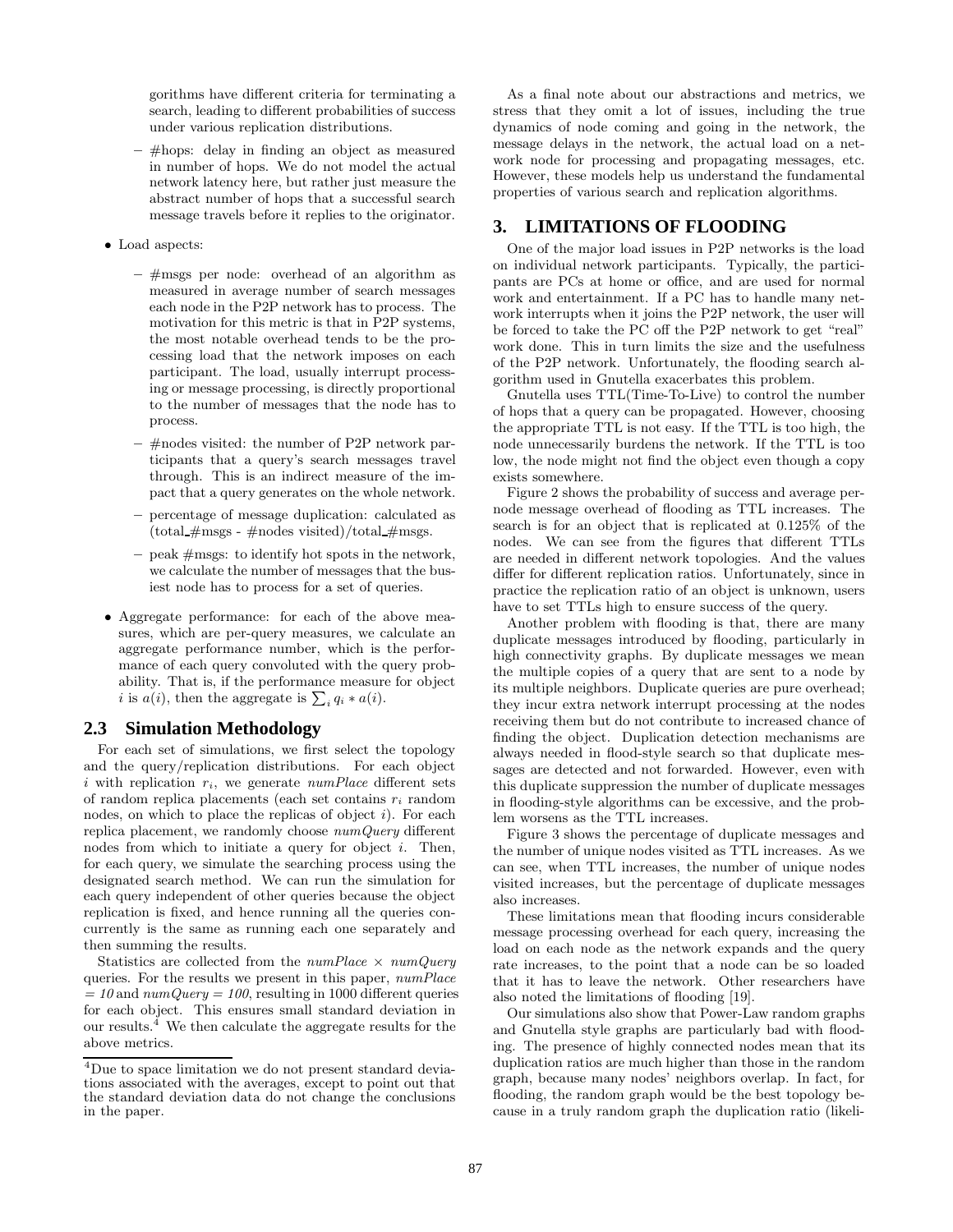

**Figure 2: Pr(success) and per-node message overhead under various TTLs.**



**Figure 3: Message duplication percentage and node coverage under various TTLs.**

hood that the next node already received the query) is the same as the fraction of nodes visited so far, as long as that fraction is small.

The random graph is also better for load distribution among its nodes. In the random graph, the maximum load on any one node is logarithmic to the total number of nodes that the search visits. In contrast, the high degree nodes in PLRG and Gnutella graphs have much higher load than other nodes. Due to space constraints we omit the data on peak # of messages here.

# **4. FINDING BETTER SEARCH METHODS**

Our first try is to address the TTL selection problem.

#### **4.1 Expanding Ring**

One might suggest asking nodes to check with the original requester before forwarding the query to neighbors. However, this approach can lead to message implosion at the requester node. Hence, we do not adopt this approach.

Instead, we can use successive floods with increasing TTLs. A node starts a flood with small TTL, If the search is not successful, the node increases the TTL and starts another flood. The process repeats until the object is found. We expect this method to perform particularly well when hot objects are replicated more widely than cold objects, which

is likely the case in practice. This method is called "expanding ring."

To understand how well expanding ring works, we measure the average stopping TTL for searches to objects with increasing replication ratios. In our simulations the expanding ring starts with TTL=1, and expands the TTL linearly by 2 each time. Figure 4 shows the results for various topologies. As we can see, expanding ring successfully reins in the TTL as the object's replication ratio increases. While searches for objects with low replication ratio need TTLs larger than 5, the searches stop at TTL of 1 or 2 when the object replication is over 10%.

We also record the average number of messages a node has to process (Figure 4). Comparing the message overhead between flooding and expanding ring, we can see that, for objects that are replicated at 0.125% of the nodes, even if flooding uses the best TTL for each network topology, expanding ring still halves the per-node message overhead.

To understand the overall impact of expanding rings in a P2P network, we run a large set of simulations as explained in section 2.3. The results are shown in the "expanding ring" column in Tables 2 through 5.

The results show that, despite the successive retries, expanding ring still reduces message overhead significantly compared with regular flooding with a fixed TTL. The savings are obtained across all query and replication distributions.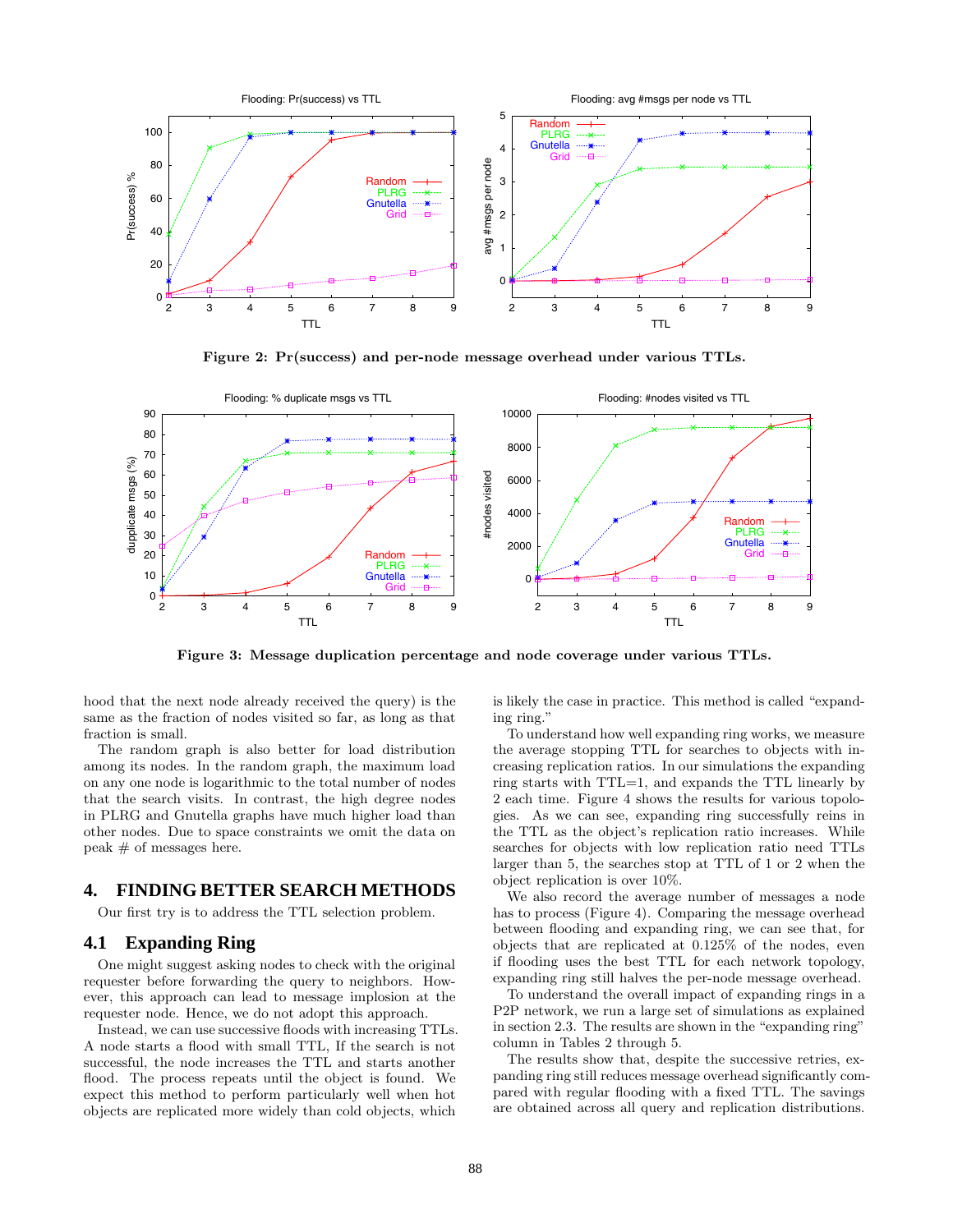

**Figure 4: stopping TTL and per-node message overhead for expanding ring under various replication ratios.**

The improvements are also more pronounced for Random and Gnutella graphs than for the PLRG graph, partly because the very high degree nodes in PLRG graph reduce the opportunity for incremental retries in expanding ring.

Expanding ring achieves the savings at the expense of slight increase in the delays to find the object. As we can see, for Random, PLRG and Gnutella, the average number of hops only increases from 2 to 4 in flooding to 3 to 6 in expanding ring, which we believe is tolerable for users.

Though expanding ring solves the TTL selection problem, it does not address the message duplication issue inherent in flooding. Inspection of simulation results shows that the duplication contributes significantly to the message overhead, particularly for PLRG and Gnutella graphs. To reduce message duplication, we try a different approach, random walk.

#### **4.2 Random Walks**

Random walk is a well-known technique, which forwards a query message to a randomly chosen neighbor at each step until the object is found. We call this message a "walker".

The standard random walk (which uses only one walker) can cut down the message overhead by an order of magnitude compared to expanding ring across the network topologies. However, there is also an order of magnitude increase in user-perceived delay.

To reduce the delay we increase the number of "walkers.". That is, instead of just sending out one query message, a requesting node sends  $k$  query messages, and each query message takes its own random walk. The expectation is that  $k$  walkers after  $T$  steps should reach roughly the same number of nodes as 1 walker after  $kT$  steps, and indeed simulations confirm that. Therefore, by using  $k$  walkers, we can expect to cut the delay down by a factor of  $k$ .

We experimented with different number of walkers. With more walkers, we can find objects faster, but also generate more loads. And when the number of walkers is big enough, increasing it further yield little reduction in the number of hops, but significantly increases the message traffic. Usually, 16 to 64 walkers give good results.

Since multiple-walker random walks require a mechanism to terminate the walks, we experimented with two methods, TTL and "checking.". TTL means that, similar to flooding, each random walk terminates after a certain number of hops.

"Checking" means that a walker periodically checks with the original requester before walking to the next node. The checking method still uses a TTL, but the TTL is very large and is mainly used to prevent loops.

Our simulations show that checking is the right approach for terminating searches in random walks. The TTL approach runs into the same TTL selection issue in flooding. Meanwhile, since there are a fixed number of walkers (typically 16 to 64), having the walkers check back with the requester will not lead to message implosion at the requester node. Of course, checking does have overhead; each check requires a message exchange between a node and the requester node. Further experiments show that checking once at every fourth step along the way strikes a good balance between the overhead of the checking messages and the benefits of checking.

Tables 2 through 5 compare the discussed search methods under all combinations of query and replication distributions for the four network topologies. There are two sets of columns in each table; the first set are results of the queries to the top 50% hottest objects, and the second set are results of all queries.

The results show that, compared to flooding, the 32-walker random walk reduces message overhead by roughly *two orders of magnitude* for all queries across all network topologies, at the expense of slight increase in the number of hops (increasing from 2-6 to 4-15). The 32-walker random walk generally outperforms expanding ring as well, particularly in PLRG and Gnutella graphs.

We also studied an improvement to the above approach by asking each node to keep state. Each query has a unique ID and all its  $k$  walkers are tagged with that ID. For each ID, a node remembers the neighbors to which it has forwarded queries of that ID, and when a new query with the same ID arrives, the node forwards it to a different neighbor (randomly chosen). This state keeping accelerates the walks because walkers are less likely to cover the same route and hence they visit more nodes. Simulation results, also shown in the tables, confirm the improvement. Compared with random walks without state keeping, random walk with state keeping shows the biggest improvement in Random and Grid graphs, reducing message overhead by up to 30%, and reducing number of hops by up to 30%. However, the improvements for PLRG and Gnutella graphs are small. Hence, de-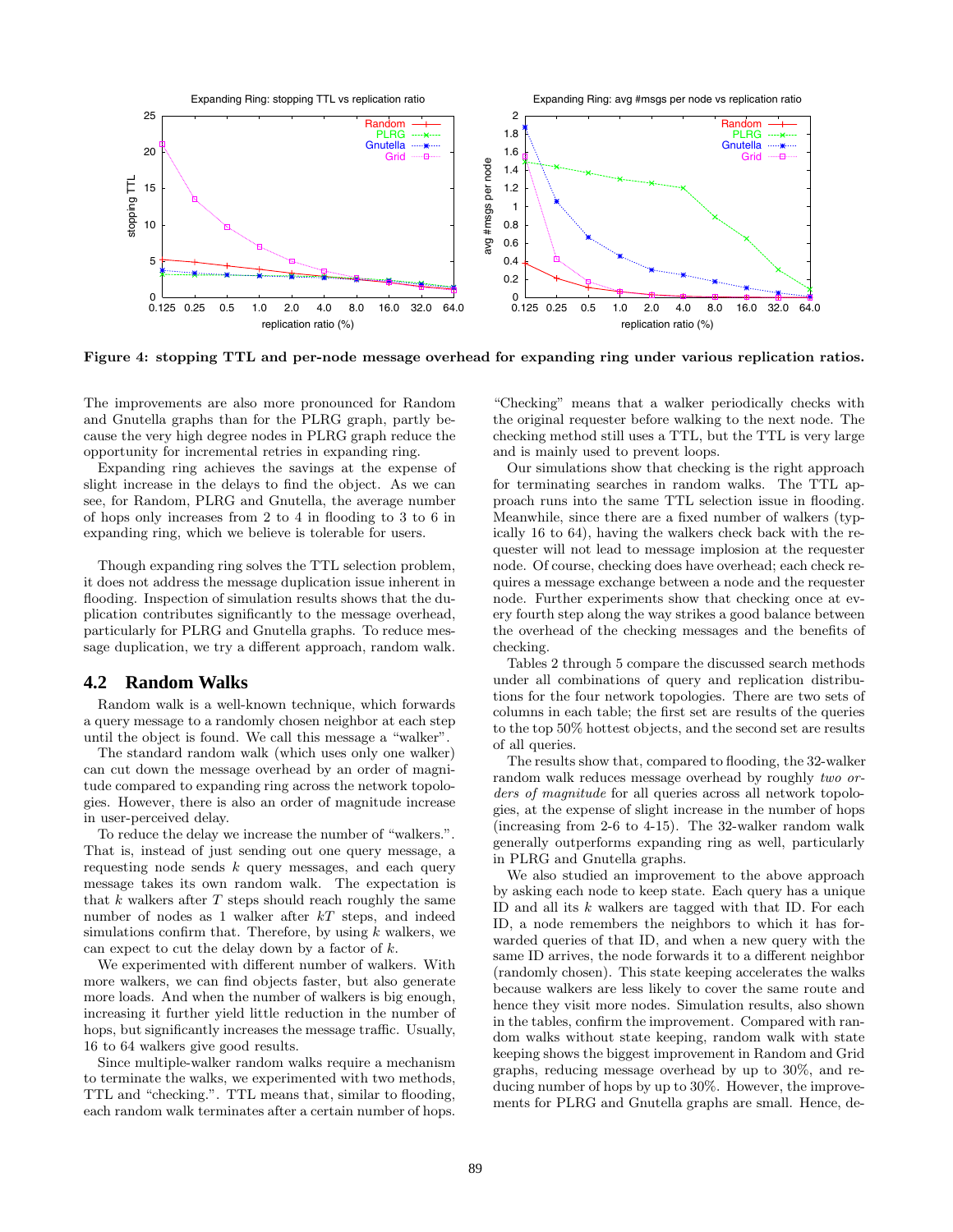| distribution model                 |                                |       |       | 50 % (queries for hot objects) |       |           | $100 \, %$ | (all queries) |       |
|------------------------------------|--------------------------------|-------|-------|--------------------------------|-------|-----------|------------|---------------|-------|
| query/replication                  | metrics                        | flood | ring  | check                          | state | flood     | ring       | check         | state |
|                                    | #hops                          | 3.40  | 5.7   | $10.30\,$                      | 7.00  | 3.40      | 5.7        | $10.30\,$     | 7.00  |
| Uniform /                          | $\#$ msgs per node             | 2.509 | 0.062 | 0.031                          | 0.024 | 2.509     | 0.061      | 0.031         | 0.024 |
| Uniform                            | $\#$ nodes visited             | 9220  | 536   | 149                            | 163   | 9220      | 536        | 149           | 163   |
|                                    | $\overline{\text{peak}}$ #msgs | 6.37  | 0.26  | $\rm 0.22$                     | 0.19  | 6.37      | 0.26       | 0.22          | 0.19  |
|                                    | #hops                          | 1.60  | 2.08  | l.72                           | 1.64  | 2.51      | 4.03       | 9.12          | 6.66  |
| Zipf-like $\prime$<br>Proportional | $\#$ msgs per node             | .265  | 0.004 | $0.010\,$                      | 0.010 | $1.863\,$ | 0.053      | 0.027         | 0.022 |
|                                    | $\#$ nodes visited             | 6515  | 36    | 33                             | 47    | 7847      | 396        | 132           | 150   |
|                                    | peak $#$ msgs                  | 4.01  | 0.02  | 0.11                           | 0.10  | 5.23      | 0.20       | 0.1           | 0.14  |
|                                    | $\#$ hops                      | 2.23  | 3.19  | 2.82                           | 2.51  | 2.70      | 4.24       | 5.74          | 4.43  |
| Zipf-like $\prime$<br>Square root  | $\#$ msgs per node             | 2.154 | 0.010 | 0.014                          | 0.013 | 2.308     | 0.031      | 0.021         | 0.018 |
|                                    | $\#$ nodes visited             | 8780  | 92    | 50                             | -69   | 8983      | 269        | 89            | 109   |
|                                    | $peak \#msgs$                  | 5.88  | 0.04  | 0.16                           | 0.16  | 6.14      | 0.12       | $0.1^{\circ}$ | 0.16  |

**Table 2: Static simulation results for Random Graph. The first set of columns are results of queries to the top 50% most popular objects; the second set of columns are results of all queries. "flood" is flooding with TTL=8. "ring" is expanding ring. "walk" is 32-walker random walk with checking. "state" is 32-walker random walkwith checking and state keeping. #objects** m **is 100, average replication ratio is 1.0%, and the parameter**  $\alpha$  in the Zipf-like query distribution is 1.20.

| distribution model            |                    |       | 50 % (queries for hot objects) |           |          | $100\%$ (all queries) |           |       |       |
|-------------------------------|--------------------|-------|--------------------------------|-----------|----------|-----------------------|-----------|-------|-------|
| query/replication             | metrics            | flood | ring                           | check     | state    | flood                 | ring      | check | state |
|                               | $#$ hops           | 2.37  | 3.50                           | 8.95      | 8.47     | 2.37                  | 3.50      | 8.95  | 8.47  |
| Uniform /                     | $\#$ msgs per node | 3.331 | $1.325\,$                      | 0.030     | 0.029    | 3.331                 | $1.325\,$ | 0.030 | 0.029 |
| Uniform                       | $\#$ nodes visited | 8935  | 4874                           | 147       | 158      | 8935                  | 4874      | 147   | 158   |
|                               | $peak \#msgs$      | 510.4 | 132.7                          | 12.3      | 11.7     | 510.4                 | 132.7     | 12.3  | 11.7  |
|                               | $\#$ hops          | 1.74  | 2.36                           | $_{1.81}$ | $1.82\,$ | 2.07                  | 2.93      | 9.85  | 8.98  |
| Zipf-like $/$<br>Proportional | $\#$ msgs per node | 2.397 | 0.593                          | 0.011     | 0.01     | $2.850\,$             | 0.961     | 0.031 | 0.029 |
|                               | $\#$ nodes visited | 6969  | 2432                           | 43        | 49       | 7923                  | 3631      | 136   | 145   |
|                               | $peak \#msgs$      | 412.7 | 58.3                           | 4.9       | b. I     | 464.3                 | 98.9      | 12.   | 11.7  |
|                               | $#$ hops           | 2.07  | 2.94                           | 2.65      | 2.49     | 2.21                  | 3.17      | 5.37  | 4.79  |
| Zipf-like $/$<br>Square root  | $\#$ msgs per node | 3.079 | 0.967                          | 0.014     | 0.014    | 3.199                 | 1.115     | 0.021 | 0.020 |
|                               | $\#$ nodes visited | 8434  | 3750                           | 62        | 69       | 8674                  | 4200      | 97    | 103   |
|                               | $peak \#msgs$      | 496.0 | 93.7                           | 6.3       | 6.3      | 499.6                 | 111.7     | 8.9   | 8.4   |

**Table 3: Static simulation results for Power-Law Random Graph (PLRG). The legends are the same as in Table 2, except that the TTL for "flood" is 5.**

| distribution model                                 |                                |       |         | 50 % (queries for hot objects) |          | (all queries)<br>$100\ \%$ |       |           |       |
|----------------------------------------------------|--------------------------------|-------|---------|--------------------------------|----------|----------------------------|-------|-----------|-------|
| query/replication                                  | metrics                        | flood | ring    | check                          | state    | flood                      | ring  | check     | state |
|                                                    | #hops                          | 2.39  | 3.40    | '.30                           | 6.11     | 2.39                       | 3.40  | 7.30      | 6.11  |
| Uniform /                                          | $\#$ msgs per node             | 4.162 | 0.369   | 0.051                          | 0.045    | 4.162                      | 0.369 | 0.051     | 0.045 |
| Uniform                                            | $\#$ nodes visited             | 4556  | 933     | 141                            | 151      | 4556                       | 933   | 141       | 151   |
|                                                    | $peak \#msgs$                  | 64.9  | 6.4     | 1.3                            |          | 64.9                       | 6.4   | 1.3       | 1.2   |
| Zipf-like $\overline{\phantom{a}}$<br>Proportional | #hops                          | .60   | 2.18    | $1.66\,$                       | $1.66\,$ | 2.03                       | 3.05  | 9.39      | 7.94  |
|                                                    | $\#$ msgs per node             | 2.961 | 0.109   | 0.021                          | 0.021    | 3.548                      | 0.423 | 0.058     | 0.051 |
|                                                    | $\#$ nodes visited             | 3725  | 357     | 49                             | 60       | 4137                       | 810   | 143       | 153   |
|                                                    | $\overline{\text{peak}}$ #msgs | 43.8  | $2.0\,$ | 0.7                            | 0.8      | 54.5                       | 7.0   | 1.6       | 4.5   |
|                                                    | #hops                          | .88   | 2.70    | $2.31\,$                       | 2.15     | 2.10                       | 3.02  | 4.61      | 4.12  |
| Zipf-like $/$<br>Square root                       | $\#$ msgs per node             | 3.874 | 0.208   | 0.027                          | 0.026    | $4.00^{\circ}$             | 0.302 | 0.038     | 0.035 |
|                                                    | $\#$ nodes visited             | 4404  | 621     | 67                             | 80       | 4479                       | 789   | 101       | 114   |
|                                                    | $peak \neq$ msgs               | 62.5  | 3.8     | 0.8                            | 0.9      | 63.8                       | 5.3   | <b>L.</b> |       |

**Table 4: Static simulation results for Gnutella Graph. The legends are the same as in Table 2, except that the TTL for "flood" is 5.**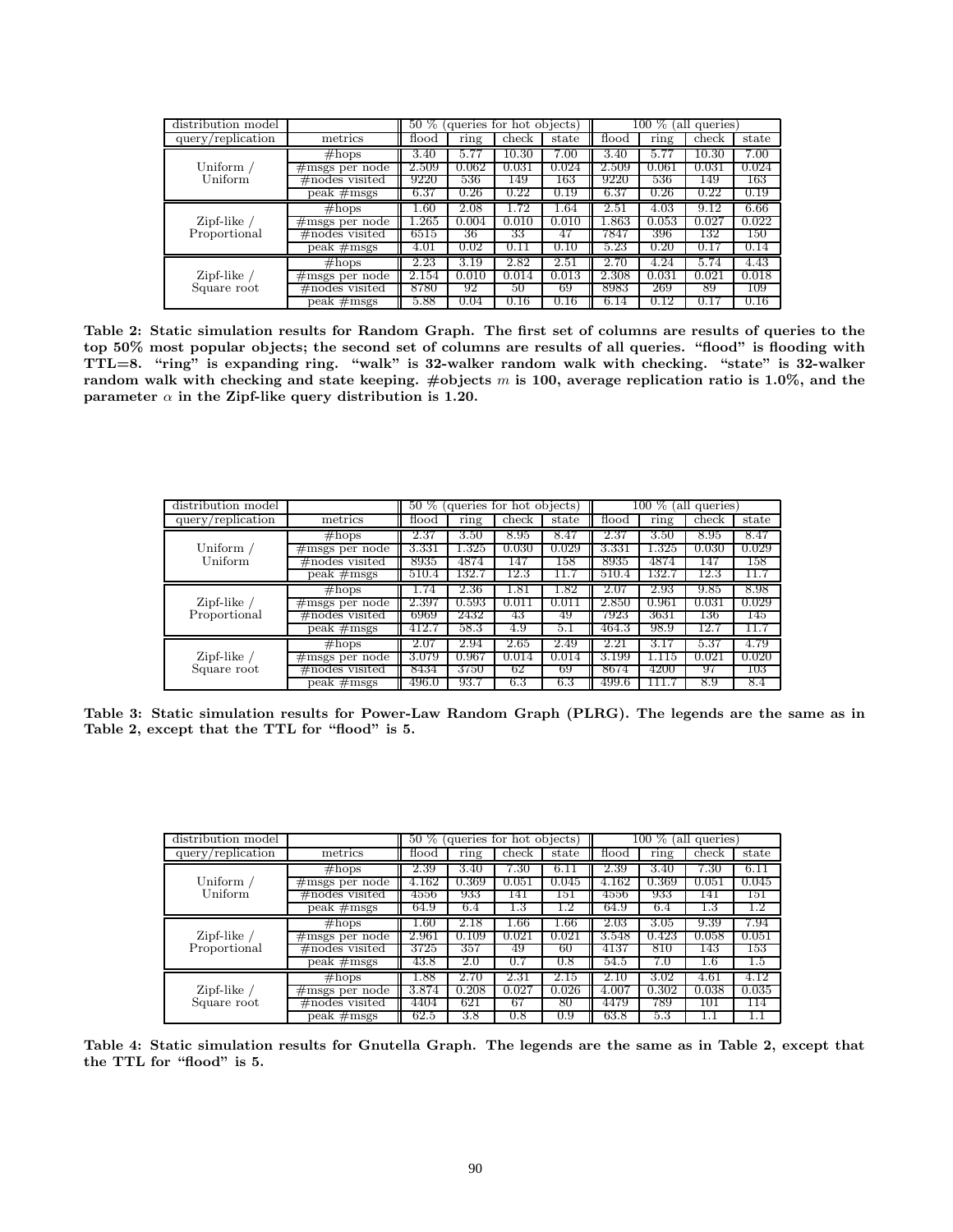| distribution model            |                                | 50 % (queries for hot objects)<br>queries<br>100 % (all |       |            |           |       |                    |       |          |
|-------------------------------|--------------------------------|---------------------------------------------------------|-------|------------|-----------|-------|--------------------|-------|----------|
| query/replication             | metrics                        | flood                                                   | ring  | check      | state     | flood | ring               | check | state    |
|                               | $#$ hops                       | 6.52                                                    | 19.15 | .95<br>27  | $15.20\,$ | 6.52  | 19.15              | 27.95 | 15.20    |
| Uniform /                     | $\#$ msgs per node             | .472                                                    |       | .068       | 0.04      | 0.472 | 0.070              | 0.068 | 0.041    |
| Uniform                       | #nodes visited                 | 1692                                                    | 128   | 107        | 128       | 1692  | 128                | 107   | 128      |
|                               | $\overline{\text{peak}}$ #msgs | 0.72                                                    | 0.18  | $\rm 0.30$ | 0.16      | 0.72  | 0.18               | 0.30  | 0.16     |
| Zipf-like $/$<br>Proportional | $\#$ hops                      | .70                                                     | 2.32  | $1.95\,$   |           |       | 19.04              | 33.78 | 15.14    |
|                               | $\#$ msgs per node             | 0.321                                                   | 0.003 | 0.011      | 0.010     | 0.392 | 0.120              | 0.082 | 0.040    |
|                               | $\#$ nodes visited             | 1398                                                    | 14    | 22         | 28        | 1533  | 1 I 8              | 111   | 121      |
|                               | peak $#$ msgs                  | 0.57                                                    | 0.02  | 0.07       | 0.06      | 0.64  | 0.25               | 0.26  | 0.16     |
|                               | $#$ hops                       | 2.77                                                    | 4.64  | 4.60       | 3.32      | 4.31  | $10.\overline{66}$ | 15.53 | 8.22     |
| Zipf-like $/$<br>Square root  | $\#$ msgs per node             | 0.437                                                   | 0.008 | 0.018      | 0.015     | 0.450 | 0.034              | 0.041 | 0.025    |
|                               | $\#$ nodes visited             | 1647                                                    | 31    | 34         | 42        | 1656  | 70                 | 67    |          |
|                               | $peak \#msgs$                  | 0.68                                                    | 0.04  | 0.10       | 0.08      | 0.68  | 0.10               | 0.19  | $0.12\,$ |

**Table 5: Static simulation results for Grid Graph. The legends are the same as in Table 2, except that the TTL for "flood" is 32.**

pending on the implementation overhead of state keeping, each P2P network should decide separately whether state keeping is worthwhile.

## **4.3 Principles of Scalable Search in Unstructured Networks**

Our results show that the  $k$ -walker random walk is a much more scalable search method than flooding. However, perhaps more important than this conclusion is the understanding we have gained from this exercise. The key to scalable searches in unstructured network is to cover the right number of nodes as quickly as possible and with as little overhead as possible. In unstructured network, the only way to find objects is to visit enough nodes so that, statistically speaking, one of the nodes has the object. However, in reaching the required node coverage, one must pay attention to the following:

- *Adaptive termination is very important.* TTL-based mechanism does not work. Any adaptive/dynamic termination mechanism must avoid message implosion at the requester node. The checking method described above is a good example of adaptive termination.
- *Message duplication should be minimized.* Preferably, each query should visit a node just once. More visits are wasteful in terms of the message overhead.
- *Granularity of the coverage should be small.* Each additional step in the search should not significantly increase the number of nodes visited. This is perhaps the fundamental difference between flooding and multiplewalker random walk. In flooding, an additional step could exponentially increase the number of nodes visited; in random walk, it increases only by a constant.

# **5. REPLICATION: THEORY**

Our study in the previous section examined how one should search for an object, assuming that it is replicated at some random locations in the network. In certain P2P systems such as Gnutella, only nodes that request an object make copies of the object. Other P2P systems such as Freenet allow for more proactive replications of objects, where an object may be replicated at a node even though the node has not requested the object. For such systems, we must answer the question: how many copies of each object should

there be so that the search overhead for the object is minimized, assuming that the total amount of storage for objects in the network is fixed? Answers to this question have implications to non-proactive replication systems as well, because the information of an object's location could be proactively replicated to expedite the searches.

This question has been addressed in great theoretical detail in [8]. Here we review those results and evaluate the resulting algorithms via simulation. Consider the simple model used in  $[8]$  where there are m objects and n sites(nodes). Each object i is replicated at  $r_i$  random (distinct) sites (recall that  $R = \sum_i r_i$ ), and that object i is requested with relative rates  $q_i$ , where we normalize this by setting  $\sum_i q_i = 1$ . For convenience, we assume that query and replication strategies are such that  $1 \ll r_i \leq n$  and that searches go on until a copy is found. The other cases are dealt with in [8], and the conclusions are consistent with, but a bit messier than, what we present here. Search consists of randomly probing sites until the desired object is found. Thus, the probability  $Pr(k)$  that the object is found on the k'th probe is given by:  $Pr_i(k) = \frac{r_i}{n} (1 - \frac{r_i}{n})^{k-1}$ . An object's *average search size*  $A_i$  is merely the inverse of the fraction of sites which have replicas of the object:  $A_i = \frac{n}{r_i}$ . We are interested in the average search size of all the objects:  $A = \sum_i q_i A_i = n \sum_i \frac{q_i}{r_i}$ . This metric essentially captures the message overhead of efficient searches.

If there were no limit on  $r_i$  then clearly the optimal strategy would be to replicate everything everywhere, and all searches become trivial. Instead, we assume that the average number of these replicas per site,  $\rho = \frac{R}{n}$ , is fixed and less than  $m$ . The question is how to allocate these  $R$  replicas among the m objects.

The simplest replication strategy is to create the same number of replicas of each object:  $r_i = \frac{R}{m}$ . We call this *uniform* replication strategy. In this case the average search size A*uniform* is given by:

$$
A_{uniform} = \sum_{i} q_i \frac{m}{\rho} = \frac{m}{\rho}
$$

which is independent of the query distribution.

It is clear that uniformly replicating all objects, even those that are not frequently queried, is inefficient. A more natural policy is to replicate *proportional* to the querying rate:  $r_i = Rq_i$ . This should reduce the search sizes for the more popular objects. However, a quick calculation reveals that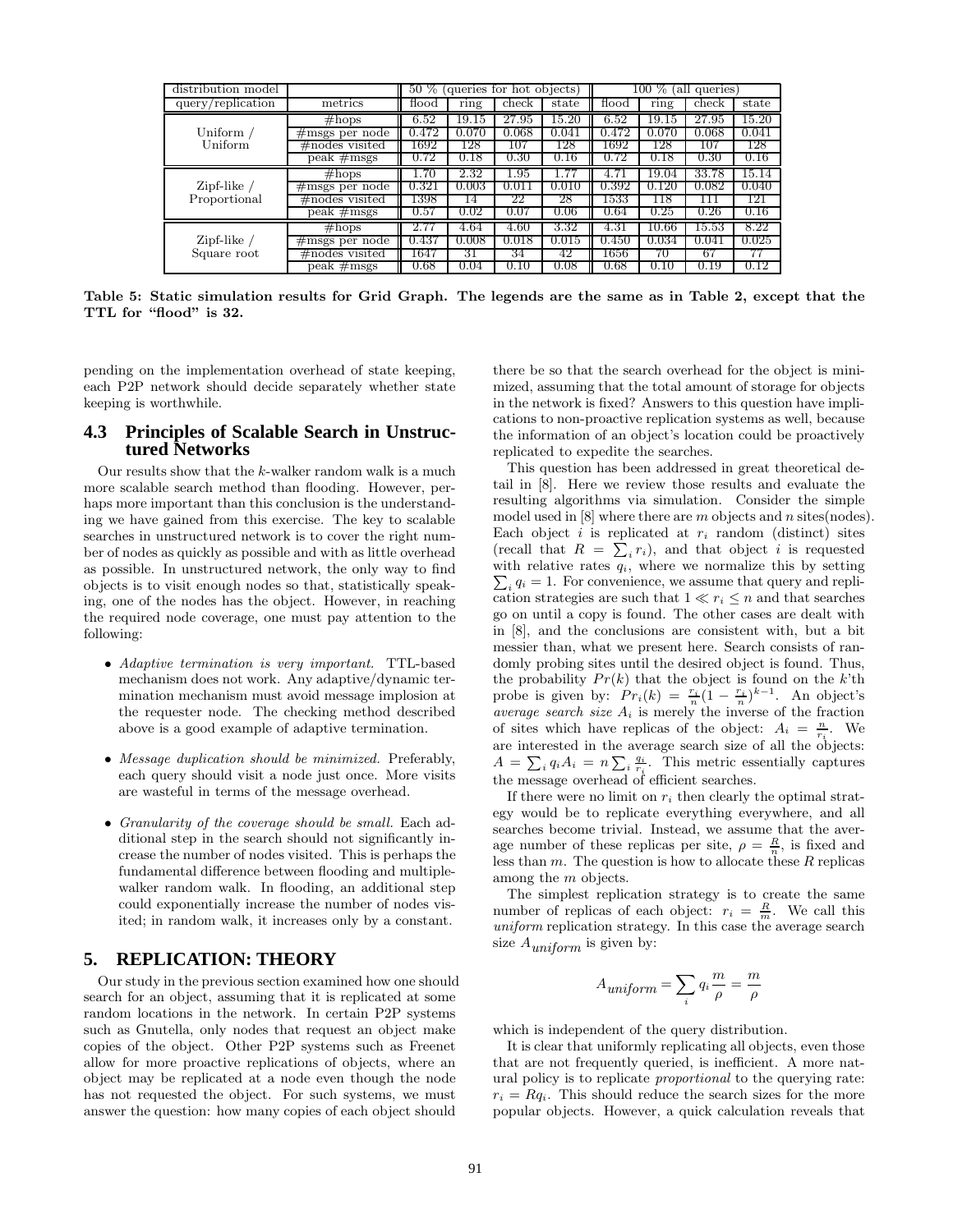the *average* remains the same:

$$
A_{proportional} = n \sum_{i} \frac{q_i}{Rq_i} = \frac{m}{\rho} = A_{uniform}
$$

Thus, the Proportional and Uniform replication strategies yield *exactly* the same average search size, and that average search size is independent of the query distribution.

Another important metric that captures the load balancing ability of a replication strategy is *utilization rate*,  $U_i =$  $R\frac{q_i}{r_i}$ . That is, the rate of requests that a replica of object i serves (the random probing search process implies that all replicas of the same object have the same utilization rate). Note that the average utilization over all objects  $U = \sum_i r_i U_i/R = 1$  is *fixed* for all replication strategies. The maximum utilization  $\max_i U_i$ , however, varies considerably.

The distributions of average search sizes and utilization rates for an object are quite different between the Uniform and Proportional strategies. For Uniform replication, all objects have the same average search size, but replicas have utilization rates *proportional* to their query rates. Proportional replication achieves perfect load balancing with all replicas having the same utilization rate, but average search sizes vary with more popular objects having smaller average search sizes than less popular ones. Objects whose query rates are greater than average (i.e., greater than  $\frac{1}{m}$ ) do better with Proportional replication, and the other objects do better with Uniform replication. Interestingly, the weighted average of the search sizes over all objects balances out to be unchanged.

**Square-Root Replication** Given that Uniform and Proportional have the same average search size, a natural question is what is the optimal way to allocate the replicas so that the average search size is minimized? A simple calculation (see [8]) reveals that Square-Root replication is optimal; that is, A is minimized when  $r_i = \lambda \sqrt{q_i}$  where  $\lambda = \frac{R}{\sum_i \sqrt{q_i}}$ . The average search size is

$$
A_{\text{optimal}} = \frac{1}{\rho} (\sum_{i} \sqrt{q_i})^2
$$

Table 6 lists properties of the three replication strategies. Square-Root replication is such that both average search size and utilization rate vary per object, but the variance in utilization is considerably smaller than with Uniform, and the variance in average search size is considerably smaller than with Proportional.

|                                            | Uniform                                    | Proportional                             | Square-Root                                                                                                              | objec                                              |
|--------------------------------------------|--------------------------------------------|------------------------------------------|--------------------------------------------------------------------------------------------------------------------------|----------------------------------------------------|
| $r_i$<br>$A_i = n/r_i$<br>$U_i = Rq_i/r_i$ | $\cdot_{m}$<br>R/m<br>$n^{-1}m$<br>$q_i m$ | $\cdot$ m<br>$q_iR$<br>$(\rho q_i)^{-1}$ | $\sqrt{q_i}$ <sup>2</sup><br>$R\sqrt{q_i}/\sum_j\sqrt{q_j}$<br>$\sqrt{q_j}/\sqrt{q_i}$<br>$\sqrt{q_i} \sum_j \sqrt{q_j}$ | $_{\rm that}$<br>lifetii<br>replic<br>ment<br>ment |

**Table 6: Comparing the three replication strategies**

#### **5.1 Truncated Pareto Distribution**

Assuming  $q_1 \ge q_2 \ge \cdots \ge q_m$ , let  $R_{m,\alpha}$  be a truncation to m objects of a Pareto distribution with shape parameter  $\alpha$ . Thus,  $q_i = i^{-\alpha-1}/B_{\alpha+1,m}$   $(i = 1, \ldots, m)$ , where  $B_{\alpha+1,m}$  is

the normalization factor. With Square-Root replication we obtain  $r_i/R = i^{(-\alpha - 1)/2}/B_{(\alpha + 1)/2,m}$ , average search size

$$
\rho A_{optimal} = (B_{(\alpha+1)/2,m})^2 / B_{\alpha+1,m}
$$

$$
\approx \begin{cases} 4\alpha m^{1-\alpha}/(1-\alpha)^2 & (\alpha < 1) \\ \ln^2 m & (\alpha = 1) \\ 4\alpha/(\alpha - 1)^2 & (\alpha > 1) \end{cases}
$$

We then compute *gain factor*, A*uniform*/A*optimal*, of using Square-Root rather than Uniform or Proportional replication. For Pareto distribution with  $\alpha > 1$ , the optimal average search size is *constant*. Thus, the gain factor is  $Θ(m)$ . The gain factor is  $Θ(m^{\alpha})$  for Pareto with  $\alpha < 1$  and  $\theta(m/\ln^2 m)$  for  $\alpha = 1$ .

Figure 5 helps visualize the different properties of the three replication strategies. Both Uniform and Square-Root allocate to popular objects less than their "fair share" and to less popular objects more than their "fair share" of replicas, but Square-Root does so to a lesser extent. The variance in average search sizes of different objects with Square-Root is considerably smaller than with Proportional. The maximum utilization rate with Square-Root, is much lower than with Uniform (although larger than Proportional which provides optimal load balancing).

## **5.2 Achieving Square-Root Replication**

Assume that each query keeps track of the search size, each time a query is finished, the object is copied to a number of sites proportional to the number of probes. This means that on average the *i*'th object will be replicated  $c \frac{n}{r_i}$ times each time a query is issued (where  $c$  is an arbitrary constant). Thus, the number of copies  $r_i$  can be roughly described by the differential equation  $\dot{r}_i = q_i c \frac{n}{r_i}$ , where  $\dot{r}_i$  is the time derivative of  $r_i$ .

If we look at the ratio of two objects, ask how the logarithm of this quantity changes, we find that, setting  $z_{i,j}$  =  $\ln \frac{r_i}{r_j}$ , we have  $\dot{z} = cn(\frac{q_j}{r_j^2} - \frac{q_i}{r_i^2})$ . Thus, Square-Root replication,  $r_i = \lambda \sqrt{q_i}$  is a fixed point of this equation. This heuristic calculation suggests that perhaps replicating proportional to the number of sites probed would yield Square-Root replication.

Our analysis above makes some implicit assumptions on the the *deletion of replicas*, that is, replicas disappear over time and new replicas are created. The steady state is achieved when the creation rate equals the deletion rate. To achieve this, the lifetimes of replicas must be *independent* of object identity or query rate. Examples of deletion processes that have this independence are: assigning fixed lifetimes (or lifetimes from a fixed distribution) for each replica, subject replicas at each site to First In First out (FIFO) replacement, or perform random deletions. Usage-based replacement policies such as Least Recently Used (LRU) or Least Frequently Used (LFU) *do not* have this independence property. These policies could *impede* the Square-Root scheme:

Note that unlike Freenet's replication algorithm, the replication strategies studied here do not attempt to cluster certain group of objects in certain regions of the network. In other words, they do not produce any correlation between routing and object locations, or, "structure," in the P2P network.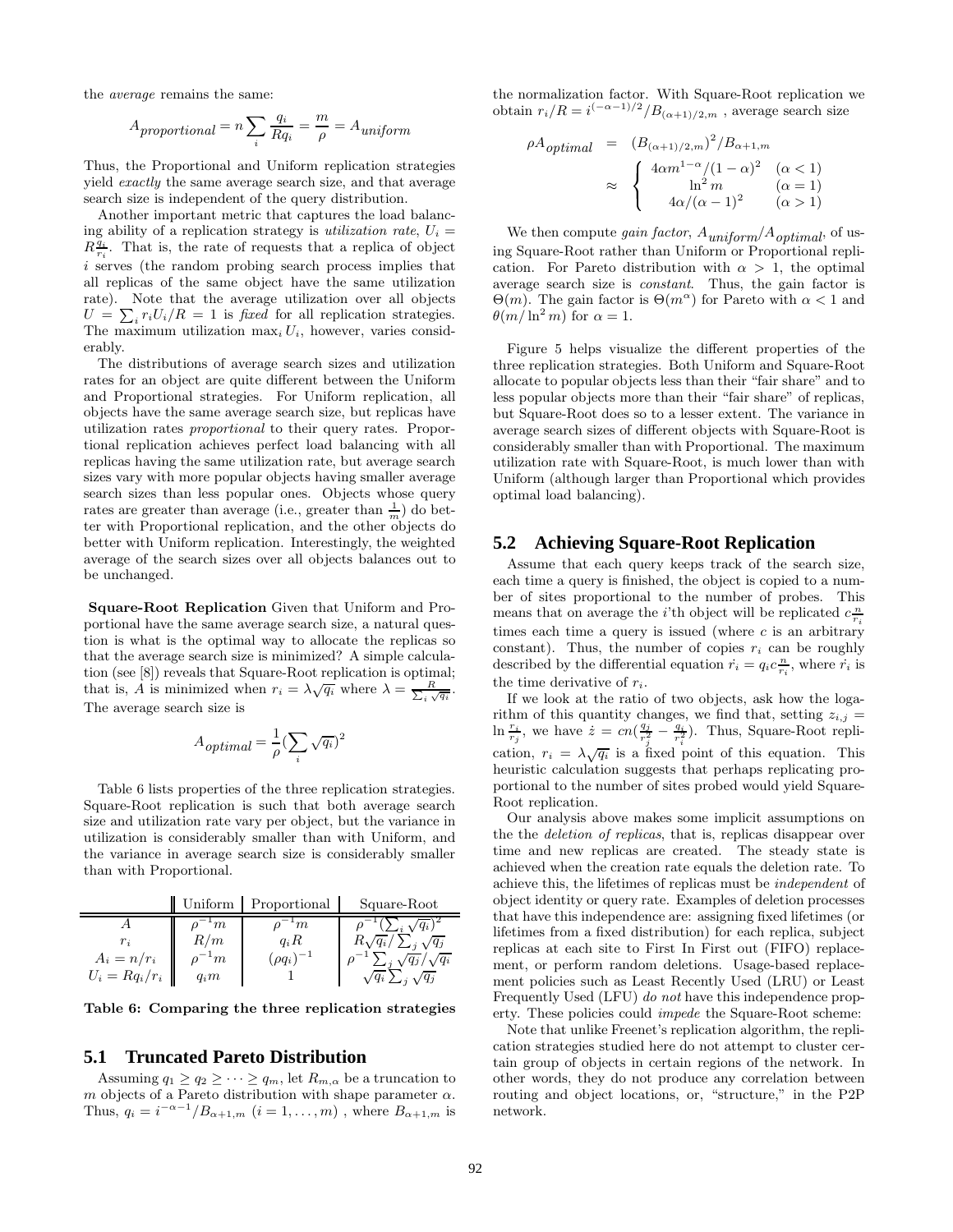

**Figure 5: Uniform, Proportional, and Square-Root strategies on a truncated Pareto distribution**

# **6. REPLICATION: EVALUATION**

We observe that there are two replication strategies that are easily implementable. One is "owner replication", where, when a search is successful, the object is stored at the requester node only. The other is "path replication", where, when a search succeeds, the object is stored at all nodes along the path from the requester node to the provider node. Owner replication is used in systems such as Gnutella. Path replication is used in systems such as Freenet.

The analysis in the previous section suggests that squareroot replication distribution is needed to minimize the overall search traffic, and an object should be replicated at the number of nodes that is proportional to the number of probes that the search required. If a P2P system uses the  $k$ -walker random walk as the search algorithm, then on average, the number of nodes between the requester node and the provider node is  $1/k$  of the total nodes visited. Path replication in this system should result in square-root distribution.

However, path replication tends to replicate objects to nodes that are *topologically* along the same path. To understand how this impacts the overall search traffic, we also study a third replication algorithm, "random replication." In random replication, once a search succeeds, we count the number of nodes on the path between the requester and the provider,  $p$ , then randomly pick  $p$  of the nodes that the k walkers visited to replicate the object. "Random replication" is harder to implement, but the performance difference between it and path replication highlights the topological impact of path replication.

We design a set of dynamic simulations to study the performance of the three replication strategies in the Random graph network topology. A simulation starts by placing the  $m$  distinct objects randomly into the network. Then the *Query Generator* starts to generate queries according to a Poisson process with average generating rate at 5 queries per second. The query distribution among the m objects follows Zipf-like distribution with a given  $\alpha$  value. The  $\alpha$ value for the results presented here is 1.20. (We also ran simulations with  $\alpha = 0.80$  and  $\alpha = 2.40$ . The results are similar.) For each query, a node (that doesn't have the requested object yet) is randomly chosen to start the query. For the search method, we use the 32-walker random walk with state keeping, with checking at every fourth step. Each node can store at most *objAllow* objects (40 in our simulations). The replacement policy is Random Deletion. "Snapshots" are taken for every 2,000-query chunks. To allow for enough "warming up" process, we run each simulation for

Dynamic simulation: Hop Distribution (5000s ~ 9000s)



**Figure 7: Cumulative distribution of the number of hops under the three replication strategies.**

- 10,000 seconds, and look at the later part of the simulation. For each replication strategy, we examine:
	- what kind of replication ratio distribution does the strategy generate?
	- what is the average number of messages per node in a system using the strategy?
	- what is the distribution of number of hops in a system using the strategy?

Figure 6 shows log-log plots of the distribution of replication ratios under path replication and random replication. We also plot the distribution that is the square root of the query distribution. Confirming our theoretical predictions, the results show clearly that both path replication and random replication generates replication ratios that are quite close to square-root of query ratios.

Table 7 lists the average number of messages a node has to process during the simulation. The result shows clearly the benefit of square-root distribution on reducing search traffic. Path replication and random replication reduces the overall message traffic by a factor of three to four. Hence, proactive replication such as path or random replication can improve the scalability of P2P systems significantly.

Much of the traffic reduction comes from reducing the number of hops it takes to find an object. Figure 7 shows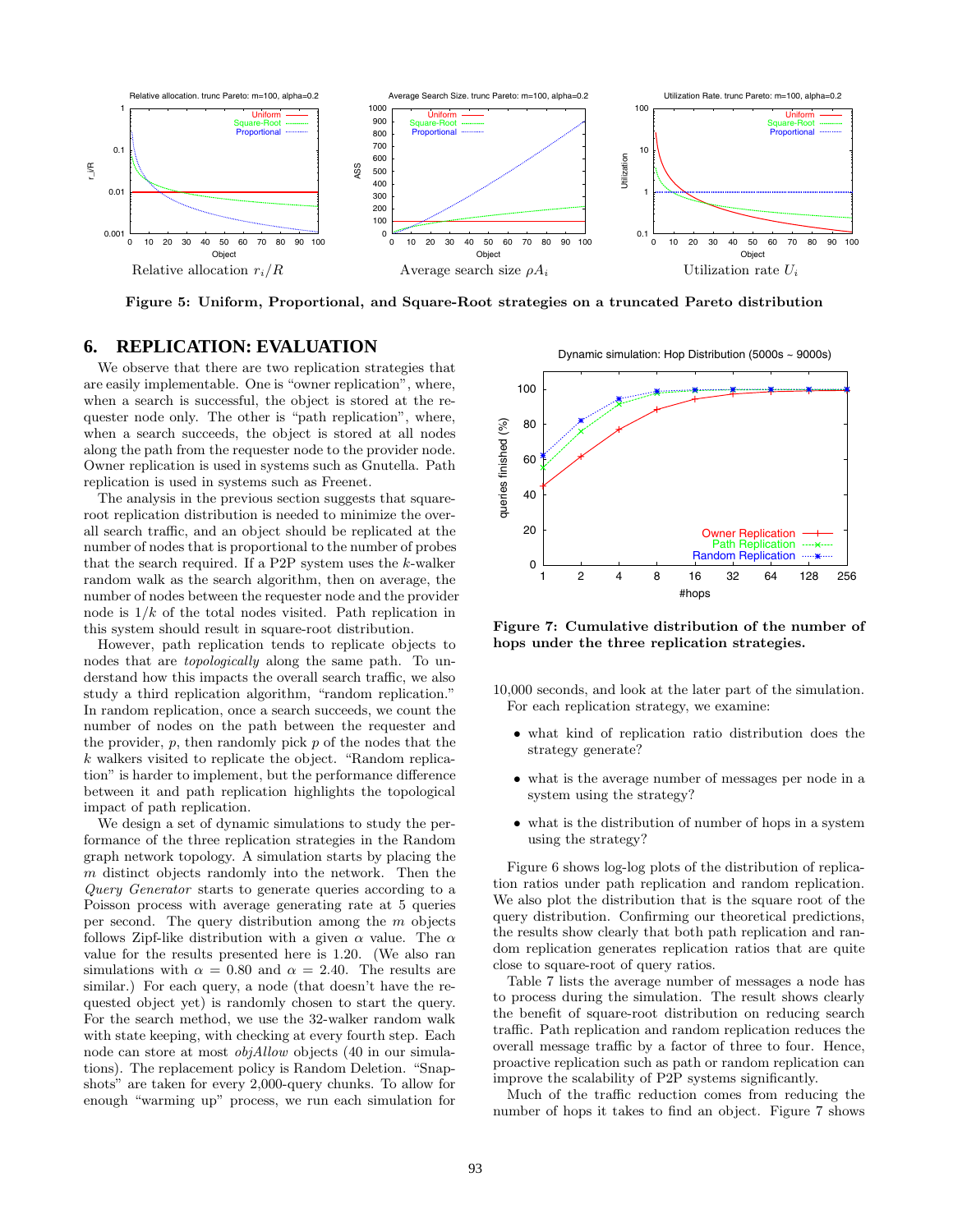

**Figure 6: Distribution of replication ratios under Path replication and Random replication.**

|                       | Owner Replication | Path Replication | Random Replication |
|-----------------------|-------------------|------------------|--------------------|
| avg #msgs per node    | 56542.6           | 19155.5          | 14463.0            |
| factor of improvement |                   | 2.95             | $_{\rm 3.91}$      |

**Table 7: Message traffic of different replication strategies.**

the cumulative hop distribution for all queries under the three replication strategies. Path replication and random replication clearly outperform the owner replication; for example, the percentage of queries that finish within four hops are 71% for owner replication, 86% for path replication and 91% for random replication.

The results also show that random replication improves upon the path replication. Thus, the topological effects of replicating along the path do hurt performance somewhat. Hence, if the implementation is not overly complex, a P2P system should adopt random replication instead of path replication.

### **7. RELATED WORK**

As mentioned in the Introduction, there are several different kinds of P2P networks. The highly structured P2P networks, such as CAN [18], Chord [23], Past [20], and Tapestry [26], all use precise placement algorithms and specific routing protocols to make searching efficient. However these systems have not been widely deployed, and their ability to operate with extremely unreliable nodes has not yet been demonstrated. Moreover, they cannot deal with partial-match queries.

There are also many loosely structured P2P networks. Freenet [11], Free Haven [10], Mojo Nation [15] are but a few examples of this rapidly growing list. Many of them are storage systems that can protect the anonymity of both authors and readers. Some systems, such as Free Haven and Mojo Nation, focus on the trust, reputation management and security issues in Peer-to-Peer systems. Most of these loosely structured P2P networks use either directories or placement hints to improve the scalability of the search process. However, centralized directories don't scale well and placement hints don't handle partial-match queries.

An interesting paper by Adamic *et al.* [1] studies randomwalk search strategies in power-law networks, and finds that by modifying walkers to seek out high degree nodes the search performance can be greatly increased. However, such strategies greatly reduce the scalability of the search algorithm, which is our focus and not the subject of [1], because then almost all queries are sent to the very high degree nodes, making them bear the burden of almost the entire query load of the network.

The random walk search style is used in Freenet as well. There, the walk is guided; each node uses hints to help it choose which node to forward the query to. It also uses only one "walker". [9] also studies ways to provide hints by building routing indices. In comparison, our focus is on unstructured network, where hints are not available.

Several search techniques for unstructured networks are discussed in [25]: iterative deepening, directed BFS and local indices. The first scheme is similar to the expanding ring scheme we examine here. Their work focuses on search techniques only and does not study replication strategies.

We found a wealth of information on Gnutella at web sites such as www.openP2P.com and gnutella.wego.com. We are also aware of a number of published research studies on the Gnutella network. For example, the freeloader phenomenon is examined in [2], and the topology and query distribution are studied in [21, 14]. However, none of these papers address the issue of better search algorithms or replication algorithms.

## **8. CONCLUSIONS AND FUTURE WORK**

This paper reports our simulation and modeling studies of several search algorithms and replication strategies for decentralized, unstructured peer-to-peer networks.

From simulation studies, we have learned that scalable search algorithm designs for such networks should consider three properties: adaptive termination, minimizing message duplication, and small granularity of coverage. The flooding algorithm being used in Gnutella does not satisfy any of the